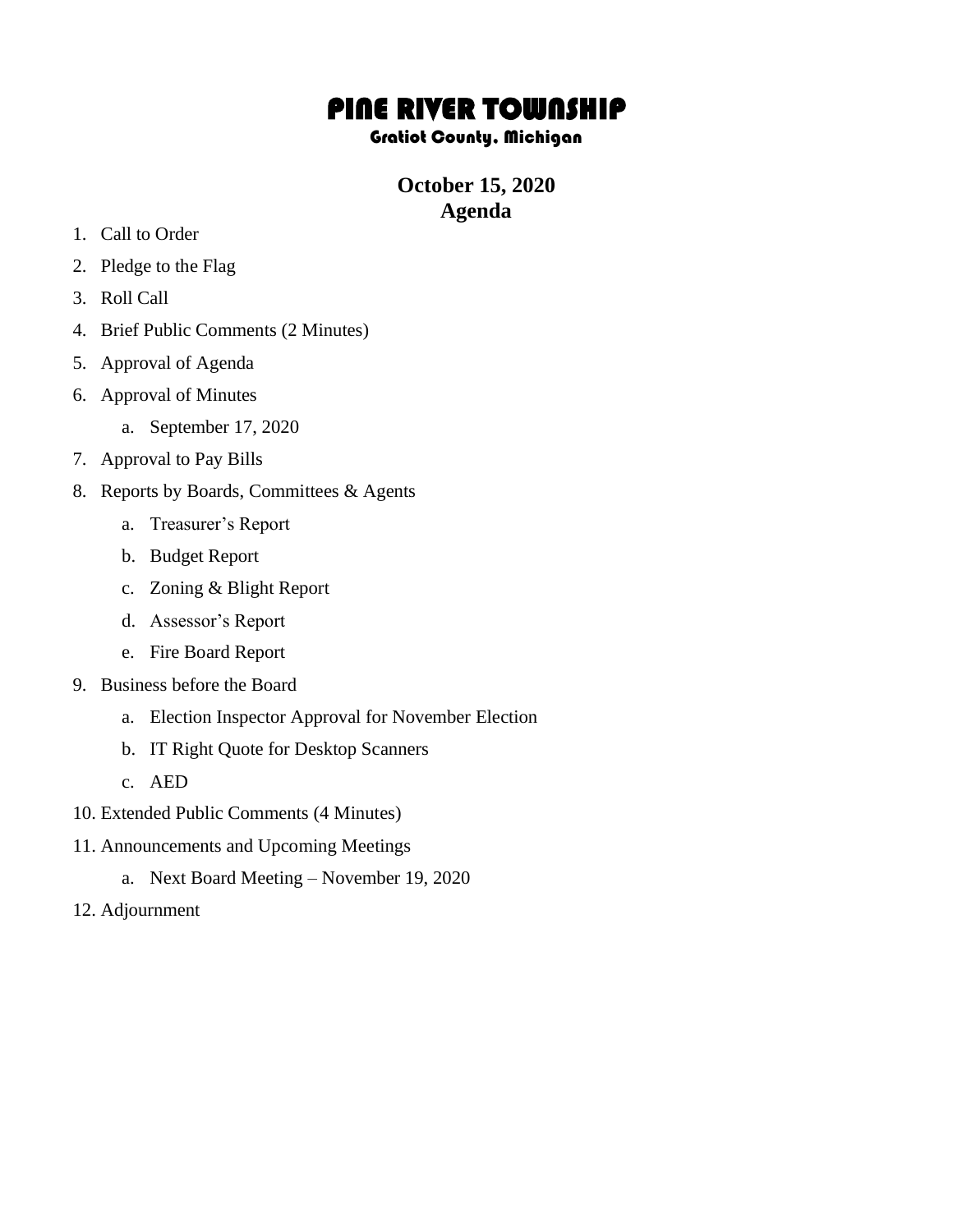## **MINUTES OF THE PINE RIVER TOWNSHIP BOARD MONTHLY MEETING OCTOBER 15, 2020**

- 1) The regular monthly meeting of the Pine River Township Board was called to order at 7:00 P.M. by Supervisor Beeson at the Township Hall.
- 2) Pledge the flag: The board and the public said the pledge to the flag.
- 3) Roll Call: Baker: present, Best: present, Moeggenborg: present, Beeson: present, Whitmore: present. (5) Board members present, (0) absent.
- 4) Brief Public comments (2 minutes):
	- a) None.
- 5) Approve the Agenda:
	- a) Motion by Best: second by Baker: to approve the agenda as presented. All present board members approved. Motion carried 5-0.
- 6) Approve the Minutes:
	- a) Motion by Baker: second by Moeggenborg: to approve the Regular Meeting Minutes of September 17, 2020, as presented. All present board members approved. Motion carried 5-0.
- 7) Approval to Pay Bills:
	- a) Motion made by Moeggenborg: second by Best: to pay bills as presented in the amount of \$26,573.61. All present board members approved. Motion carried 5-0.
- 8) Reports by Boards, Committees & Agents
	- a) Treasurers Report on file.
	- b) Budget Report Discussion: report placed on file.
	- c) Zoning & Blight Officer on file.
	- d) Assessor Report no report
	- e) Fire Services Gratiot County Herald had a nice write-up of retirement and appointment of Fire Chief for St. Louis
- 9) Business before the Board
	- a) Election Inspector Approval
		- i) Motion made by Baker: support by Moeggenborg: to approve nominations of PJ Hall (Chairperson), Barb Lang, Jeff Sommerville, Erin Humm, Diane Kirkey, Janet Wilhelm, Paula Comstock, and Betty Apple as Election Inspectors for November 3, 2020's Election. All present board members approved. Motion carried 5-0.
	- b) IT Right Quote for Desktop Scanners

i)Motion made by Baker: support by Whitmore: to approve purchase of two desktop

scanners at a price of \$732 each. All present board members approved. Motion carried 5-0. c) AED

i) Motion made by Baker: support by Moeggenborg: to approve purchase of AED for Township Hall at a cost of \$1545. All present board members approved. Motion carried 5-0.